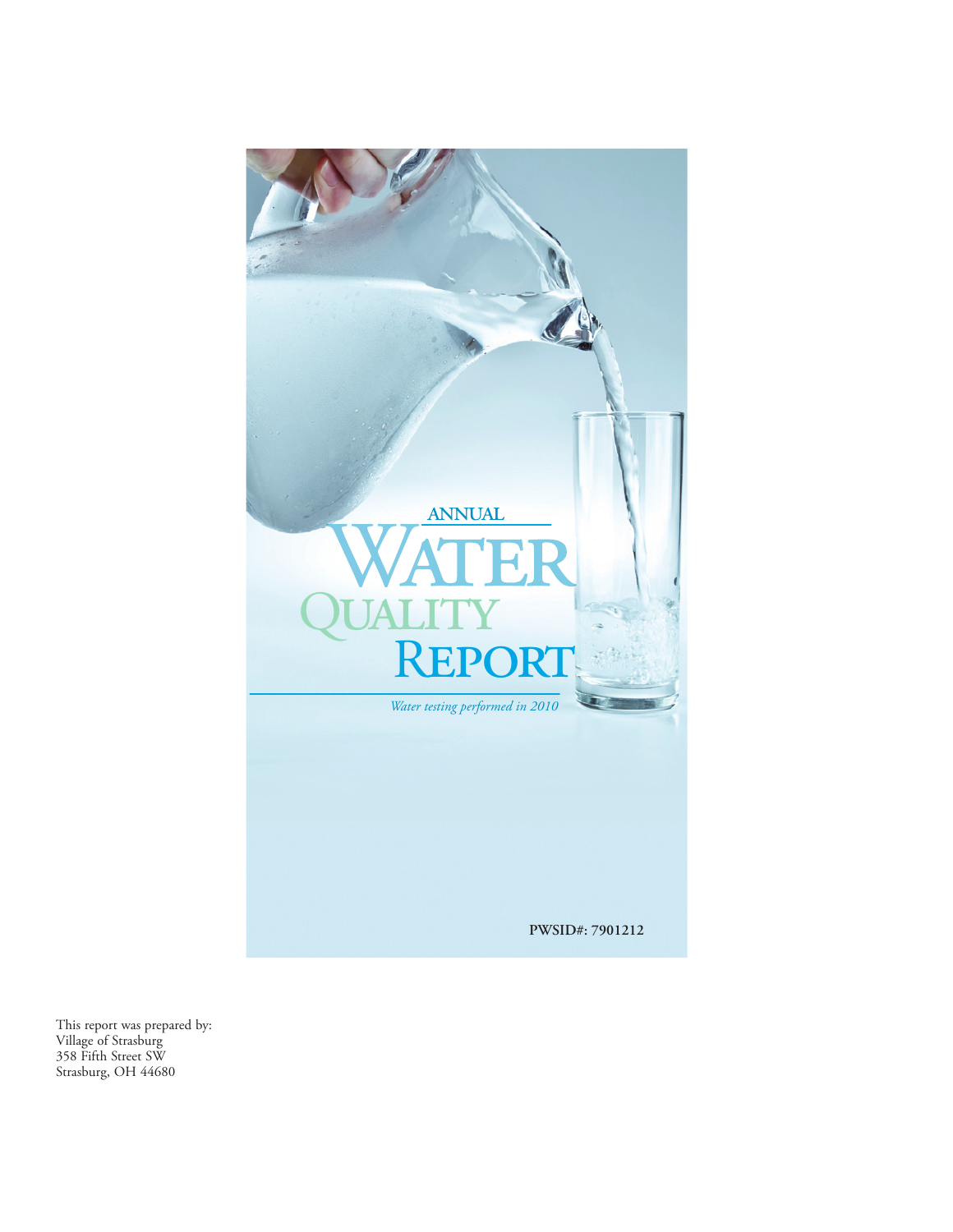## Quality First

Once again we are proud to present our annual water quality report covering all testing performed between January 1 and December 31, 2010. As in years past, we are committed to delivering the best-quality drinking water possible. To that end, we remain vigilant in meeting the challenges of new regulations, source water protection, water conservation, and community outreach and education while continuing to serve the needs of all of our water users. Thank you for allowing us to continue providing you and your family with quality drinking water.

We encourage you to share your thoughts with us on the information contained in this report. Should you ever have any questions or concerns, we are always available to assist you.

For more information about this report, or for any questions relating to your drinking water, please call Ronald Lambert, Village Administrator, at (330) 878-3038.

## Community Participation

You are invited to participate in our public forum and voice your concerns about your drinking water. We meet the<br>first and third Tuesday of each month, beginning at 7:30 p.m., at Village Hall, 358 Fifth Street SW, Strasbu 44680.

### Where Does My Water Come From?

The Village of Strasburg receives its drinking water from the Sugarcreek Aquifer, a very prolific groundwater source. The Village has two wells located at 110 Railroad Ave NE.

#### Substances That Could Be in Water

To ensure that tap water is safe to drink, the U.S. EPA prescribes regulations limiting the amount of certain contaminants in water provided by public water systems. U.S. Food and Drug Administration regulations establish limits for contaminants in bottled water, which must provide the same protection for public health. Drinking water, including bottled water, may reasonably be expected to contain at least small amounts of some contaminants. The presence of these contaminants does not necessarily indicate that the water poses a health risk.

The sources of drinking water (both tap water and bottled water) include rivers, lakes, streams, ponds, reservoirs, springs, and wells. As water travels over the surface of the land or through the ground, it can acquire naturally occurring minerals, in some cases, radioactive material, and substances resulting from the presence of animals or from human activity. Substances that may be present in source water include: Microbial Contaminants, such as viruses and bacteria, which may come from sewage treatment plants, septic systems, agricultural livestock operations, or wildlife; Inorganic Contaminants, such as salts and metals, which can be naturally occurring or may result from urban stormwater runoff, industrial or domestic wastewater discharges, oil and gas production, mining, or farming; Pesticides and Herbicides, which may come from a variety of sources, such as agriculture, urban stormwater runoff, and residential uses; Organic Chemical Contaminants, including synthetic and volatile organic chemicals, which are by-products of industrial processes and petroleum production and may also come from gas stations, urban stormwater runoff, and septic systems; Radioactive Contaminants, which can be naturally occurring or may be the result of oil and gas production and mining activities.

For more information about contaminants and potential health effects, call the U.S. EPA's Safe Drinking Water Hotline at (800) 426-4791.

### Information on the Internet

The U.S. EPA Office of Water (www.epa.gov/watrhome) and the Centers for Disease Control and Prevention (www.<br>cdc.gov) Web sites provide a substantial amount of information on many issues relating to water resources, water conservation and public health.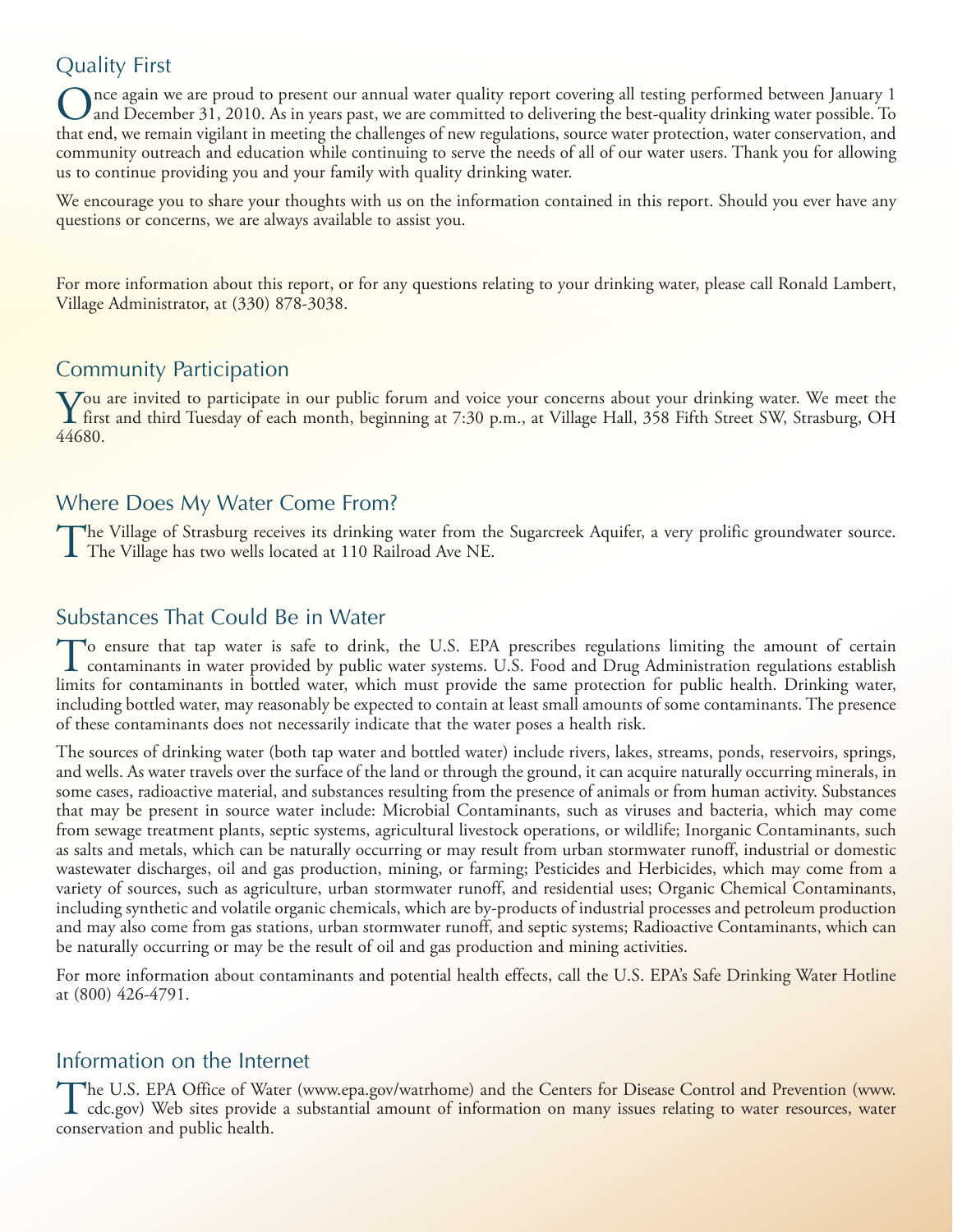# Lead in Home Plumbing

If present, elevated levels of lead can cause serious health problems, especially for pregnant women and young children.<br>Lead in drinking water is primarily from materials and components associated with service lines and h Lead in drinking water is primarily from materials and components associated with service lines and home plumbing. We are responsible for providing high-quality drinking water but cannot control the variety of materials used in plumbing components. When your water has been sitting for several hours, you can minimize the potential for lead exposure by flushing your tap for 30 seconds to 2 minutes before using water for drinking or cooking. If you are concerned about lead in your water, you may wish to have your water tested. Information on lead in drinking water, testing methods, and steps you can take to minimize exposure is available from the Safe Drinking Water Hotline or at www.epa.gov/safewater/lead.

### Important Health Information

Some people may be more vulnerable to contaminants in drinking water than the general population. Immunocompromised **O** persons such as persons with cancer undergoing chemotherapy, persons who have undergone organ transplants, people with HIV/AIDS or other immune system disorders, some elderly, and infants may be particularly at risk from infections. These people should seek advice about drinking water from their health care providers. The U.S. EPA/CDC (Centers for Disease Control and Prevention) guidelines on appropriate means to lessen the risk of infection by *Cryptosporidium* and other microbial contaminants are available from the Safe Drinking Water Hotline at (800) 426-4791 or http://water.epa. gov/drink/hotline.

## Fact or Fiction

There is the same amount of water on Earth now as there was when the Earth was formed. *(Fact: The water that comes from your faucet could contain molecules that dinosaurs drank!)*

About half the water treated by public water systems is used for drinking and cooking. *(Fiction: Actually, the amount used for cooking and drinking is less than 1% of the total water produced!)*

A person can live about a month without food, but only about a week without water. *(Fact: Dehydration symptoms generally become noticeable after only 2% of one's normal water volume has been lost.)*

The first water pipes in the U.S. were made of cast iron. *(Fiction: The first water pipes were actually made of fire-charred bored logs.)*

The world's first municipal water filtration plant was opened in the United States. *(Fiction: The first plant was actually opened in Paisley, Scotland, in 1832.)*

A person must consume a half-gallon of water daily to live healthily. *(Fact: A person should drink at least 64 ounces, or 8 cups, of water each day.)*

One gallon of gasoline poured into a lake can contaminate approximately 750,000 gallons of water. *(Fact)*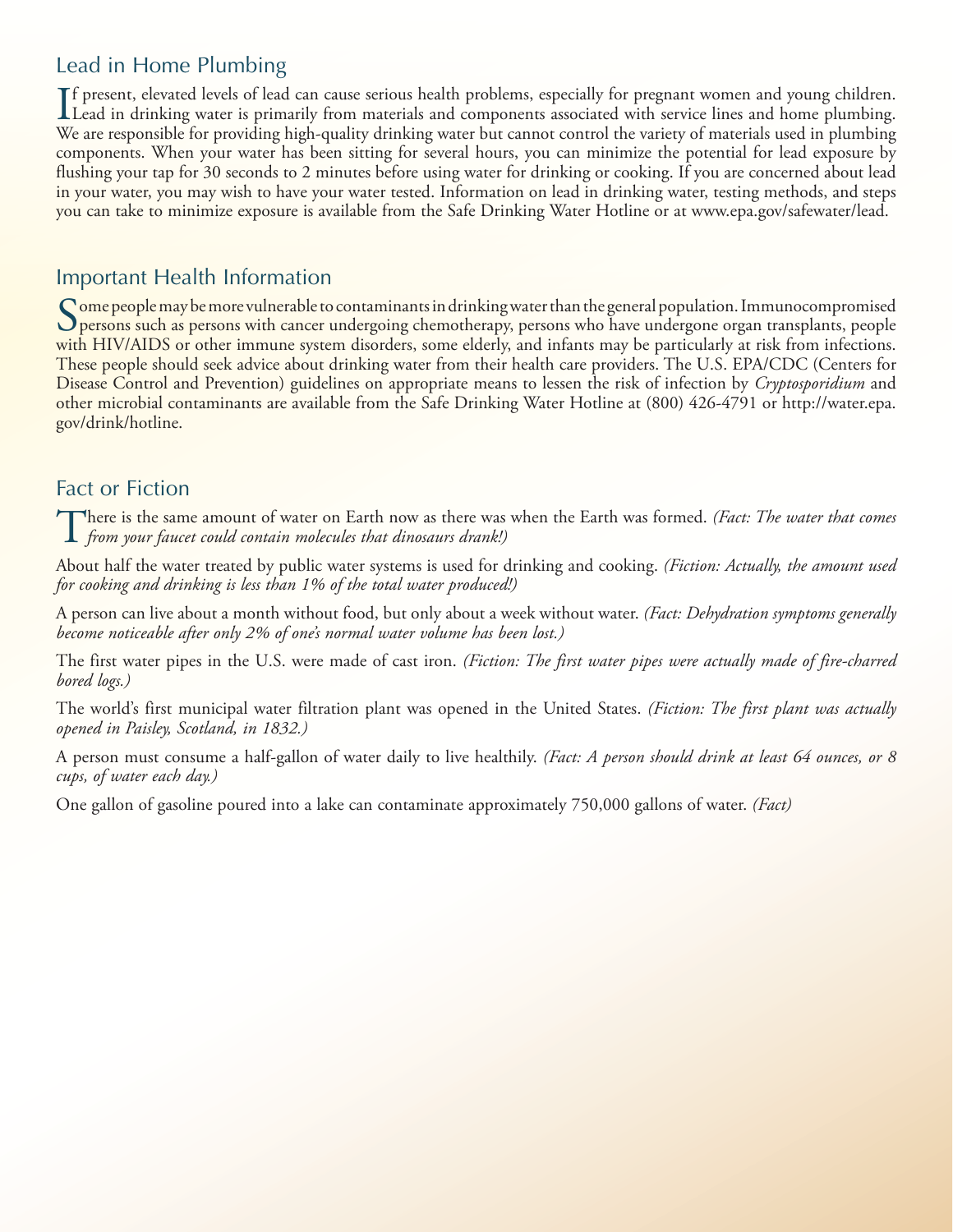

# Why do I get this report each year?

Community water system operators are required by Federal law to provide their customers an annual water quality report. The report helps people make informed choices about the water they drink. It lets people know what contaminants, if any, are in their drinking water and how these contaminants may affect their health. It also gives the system operators a chance to tell customers what it takes to deliver safe drinking water.

# Why does my water sometimes look "milky"?

The "milky" look is caused by tiny air bubbles in the water. The water in the pipes coming into your home or business might be under a bit of pressure, and gasses (the air) are dissolved and trapped in the pressurized water as it flows into your glass. As the air bubbles rise in the glass, they break free at the surface, thus clearing up the water. Although the milky appearance might be disconcerting, the air bubbles won't affect the quality or taste of the water.

## How can I keep my pet's water bowl germ free?

Veterinarians generally recommend that water bowls be washed daily with warm, soapy water — normally when you change the water. Scour the corners, nooks, and crannies of the water dish using a small scrub brush. In addition, once a week put water bowls into the dishwasher to sanitize them with hot water. In most situations, disinfectants like bleach are not needed; warm, soapy water is all you need to keep your pet's water clean and safe.

# How much water is used during a typical shower?

The Federal Energy Policy Act set a nationwide regulation that limits showerheads to a maximum flow of 2.5 gallons per minute (GPM). Showerheads made before1980 are rated at 5 GPM. Since the average shower is estimated to last 8.2 minutes, the old showerheads use 41 gallons of water while the newer, low-flow showerheads use only about 21 gallons.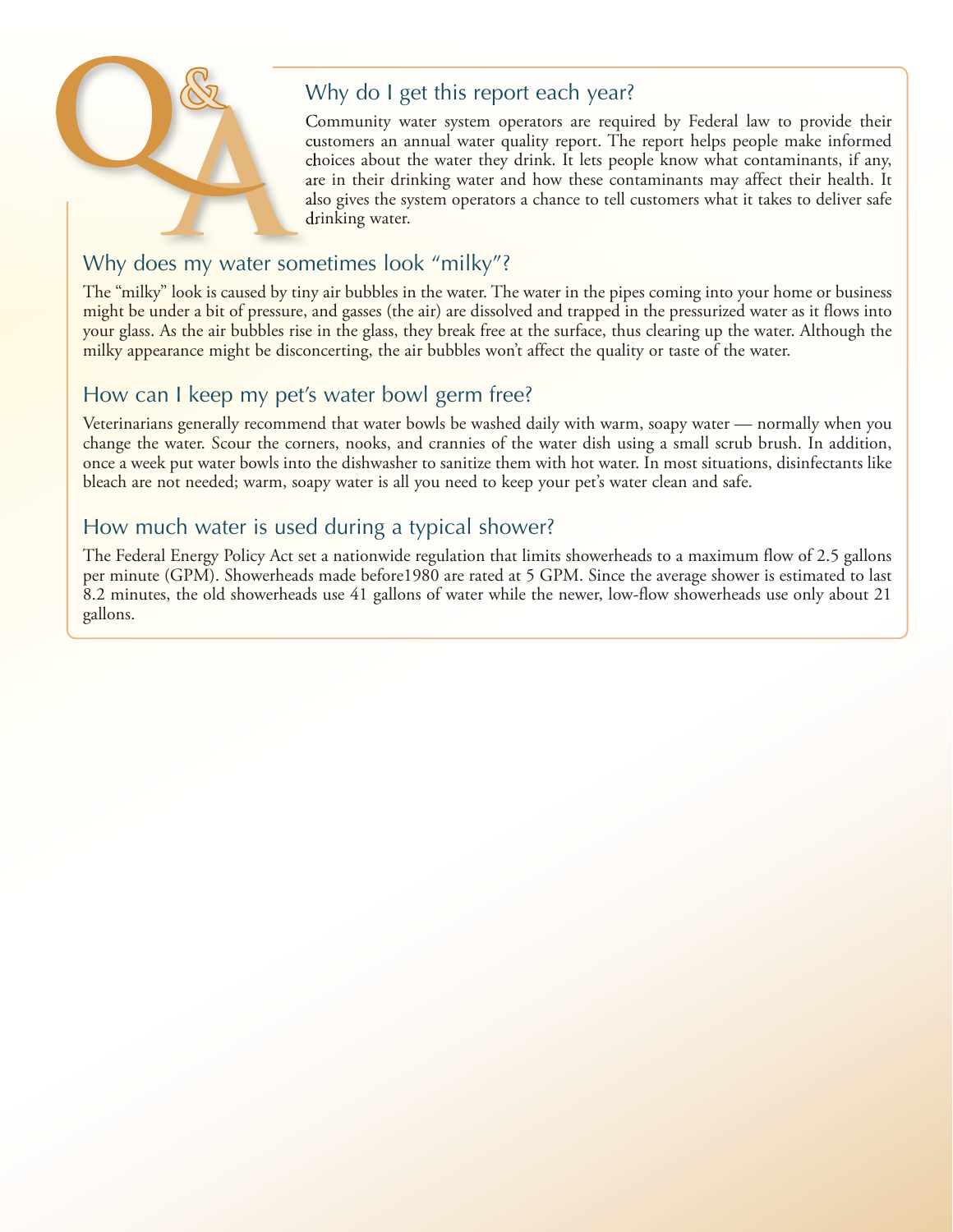# Sampling Results

During the past year, we have taken hundreds of water samples in order to determine the presence of any radioactive, biological, inorganic, volatile organic, or<br>synthetic organic contaminants. The table below shows only th substances less than once per year because the concentrations of these substances do not change frequently. In these cases, the most recent sample data are included, along with the year in which the sample was taken.

NOTE: We have a current, unconditioned license to operate our water system.

| <b>REGULATED SUBSTANCES</b>                                                                              |                               |                               |                                                 |                                                 |                                           |                                                                            |                                           |                                                                                                                              |
|----------------------------------------------------------------------------------------------------------|-------------------------------|-------------------------------|-------------------------------------------------|-------------------------------------------------|-------------------------------------------|----------------------------------------------------------------------------|-------------------------------------------|------------------------------------------------------------------------------------------------------------------------------|
| <b>SUBSTANCE</b><br>(UNIT OF MEASURE)                                                                    | <b>YEAR</b><br><b>SAMPLED</b> | <b>MCL</b><br>[MRDL]          | <b>MCLG</b><br>[MRDLG]                          | <b>AMOUNT</b><br><b>DETECTED</b>                |                                           | <b>RANGE</b><br>LOW-HIGH                                                   | <b>VIOLATION</b>                          | <b>TYPICAL SOURCE</b>                                                                                                        |
| Arsenic (ppb)                                                                                            | 2010                          | 10                            | $\mathbf{0}$                                    | $\mathfrak{Z}$                                  |                                           | <b>NA</b>                                                                  | No                                        | Erosion of natural deposits; Runoff from orchards; Runoff from glass and electronics production<br>wastes                    |
| <b>Chlorine</b> (ppm)                                                                                    | 2010                          | $[4]$                         | $[4]$                                           | 1.04                                            |                                           | $0.29 - 1.04$                                                              | N <sub>o</sub>                            | Water additive used to control microbes                                                                                      |
| <b>Fluoride</b> (ppm)                                                                                    | 2010                          | $\overline{4}$                | $\overline{4}$                                  | 0.131                                           |                                           | <b>NA</b>                                                                  | N <sub>o</sub>                            | Erosion of natural deposits; Water additive which promotes strong teeth; Discharge from<br>fertilizer and aluminum factories |
| <b>Haloacetic Acids [HAA]</b><br>(ppb)                                                                   | 2010                          | 60                            | <b>NA</b>                                       | 2.9                                             |                                           | $2.5 - 2.9$                                                                | N <sub>o</sub>                            | By-product of drinking water disinfection                                                                                    |
| Nitrate (ppm)                                                                                            | 2010                          | 10                            | 10                                              | 1.45                                            |                                           | <b>NA</b>                                                                  | No                                        | Runoff from fertilizer use; Leaching from septic tanks, sewage; Erosion of natural deposits                                  |
| <b>TTHMs</b> [Total<br>Trihalomethanes] (ppb)                                                            | 2010                          | 80                            | <b>NA</b>                                       | 7.56                                            |                                           | $1.6 - 7.56$                                                               | N <sub>o</sub>                            | By-product of drinking water disinfection                                                                                    |
| Tap water samples were collected for lead and copper analyses from sample sites throughout the community |                               |                               |                                                 |                                                 |                                           |                                                                            |                                           |                                                                                                                              |
| <b>SUBSTANCE</b><br><b>YEAR</b><br>(UNIT OF MEASURE)<br><b>SAMPLED</b>                                   | <b>AL</b>                     | <b>MCLG</b>                   |                                                 | <b>AMOUNT</b><br><b>DETECTED</b><br>(90TH%TILE) |                                           | <b>SITES</b><br><b>ABOVE AL/</b><br><b>TOTAL SITES</b><br><b>VIOLATION</b> |                                           | <b>TYPICAL SOURCE</b>                                                                                                        |
| 2010<br>Copper (ppm)                                                                                     | 1.3                           | 1.3                           | 0.642                                           |                                                 | 0/10                                      | N <sub>o</sub>                                                             |                                           | Corrosion of household plumbing systems; Erosion of natural deposits                                                         |
| <b>SECONDARY SUBSTANCES</b>                                                                              |                               |                               |                                                 |                                                 |                                           |                                                                            |                                           |                                                                                                                              |
| <b>SUBSTANCE</b><br><b>YEAR</b><br>(UNIT OF MEASURE)<br><b>SAMPLED</b>                                   |                               | <b>SMCL</b>                   | <b>AMOUNT</b><br><b>MCLG</b><br><b>DETECTED</b> |                                                 | <b>RANGE</b><br>LOW-HIGH                  |                                                                            | <b>VIOLATION</b>                          | <b>TYPICAL SOURCE</b>                                                                                                        |
| <b>Iron</b> (ppb)                                                                                        | 2010                          |                               | <b>NA</b>                                       | 156                                             | $ND-156$                                  |                                                                            | No                                        | Leaching from natural deposits; Industrial wastes                                                                            |
| Manganese (ppb)                                                                                          | 2010                          | 50                            | <b>NA</b>                                       | 30                                              | $ND-30$                                   |                                                                            | N <sub>o</sub>                            | Leaching from natural deposits                                                                                               |
| <b>UNREGULATED SUBSTANCES</b>                                                                            |                               |                               |                                                 |                                                 |                                           |                                                                            |                                           |                                                                                                                              |
| <b>SUBSTANCE</b><br>(UNIT OF MEASURE)                                                                    |                               | <b>YEAR</b><br><b>SAMPLED</b> |                                                 | <b>AMOUNT</b><br><b>DETECTED</b>                | <b>RANGE</b><br>LOW-HIGH                  | <b>TYPICAL SOURCE</b>                                                      |                                           |                                                                                                                              |
| <b>Bromodichloromethane</b> (ppb)                                                                        | 2010                          |                               | 2.18                                            | <b>NA</b>                                       | By-product of drinking water disinfection |                                                                            |                                           |                                                                                                                              |
| <b>Bromoform</b> (ppb)                                                                                   | 2010                          |                               | 0.64                                            | <b>NA</b>                                       |                                           |                                                                            | By-product of drinking water disinfection |                                                                                                                              |
| Chloroform (ppb)                                                                                         | 2010                          |                               | <b>NA</b><br>1.37                               |                                                 | By-product of drinking water disinfection |                                                                            |                                           |                                                                                                                              |
| Dibromochloromethane (ppb)                                                                               | 2010                          |                               | 2.42                                            | <b>NA</b>                                       |                                           | By-product of drinking water disinfection                                  |                                           |                                                                                                                              |
| Nickel (ppb)                                                                                             |                               | 2010                          |                                                 | <b>NA</b>                                       |                                           | Leaching from natural deposits                                             |                                           |                                                                                                                              |